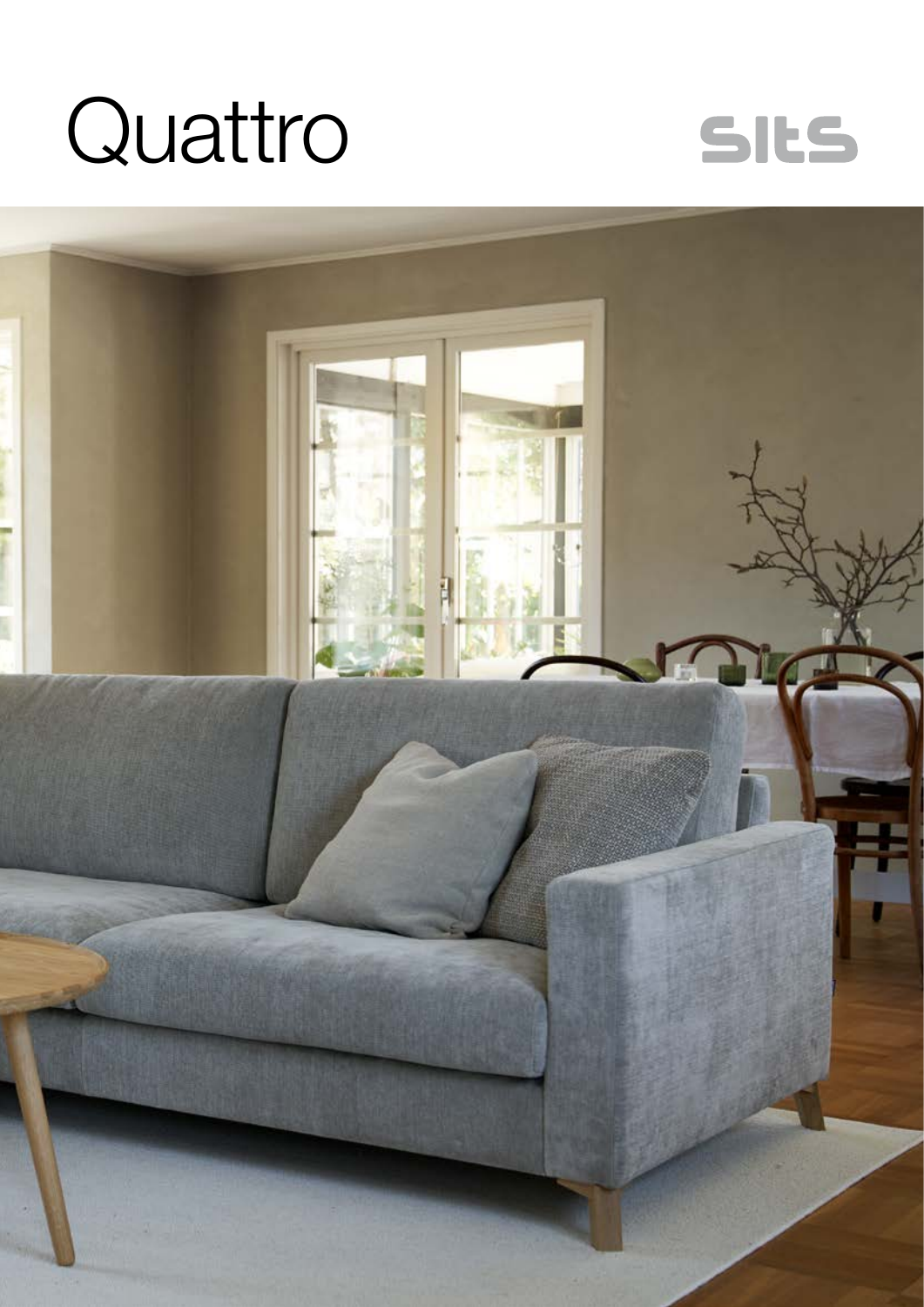# Quattro



Drawing show combinations with armrest 400. Combinantons with other armrest are properly longer or shorter in width. Cushions can be in fix cover in 70/90 version.

Drawings shown height with leg no. 53 H-10.





3 seater 91

armchair 71



armchair 91

42



footstool 70x53 version 91x71

footstool 90x53 version 91x71

90  $\rightarrow$   $\rightarrow$   $\rightarrow$   $\rightarrow$  53



footstool 90x90 version 91x71



2 seater 71

sofa bed





3 seater XL 71





standard comfort - only version 70 for fabric and leather



set 1 right / or left 2 seater 71 left / or right + chaiselongue 71 right / or left



set 2 right / or left 3 seater 91 left / or right + chaiselongue 91 right / or left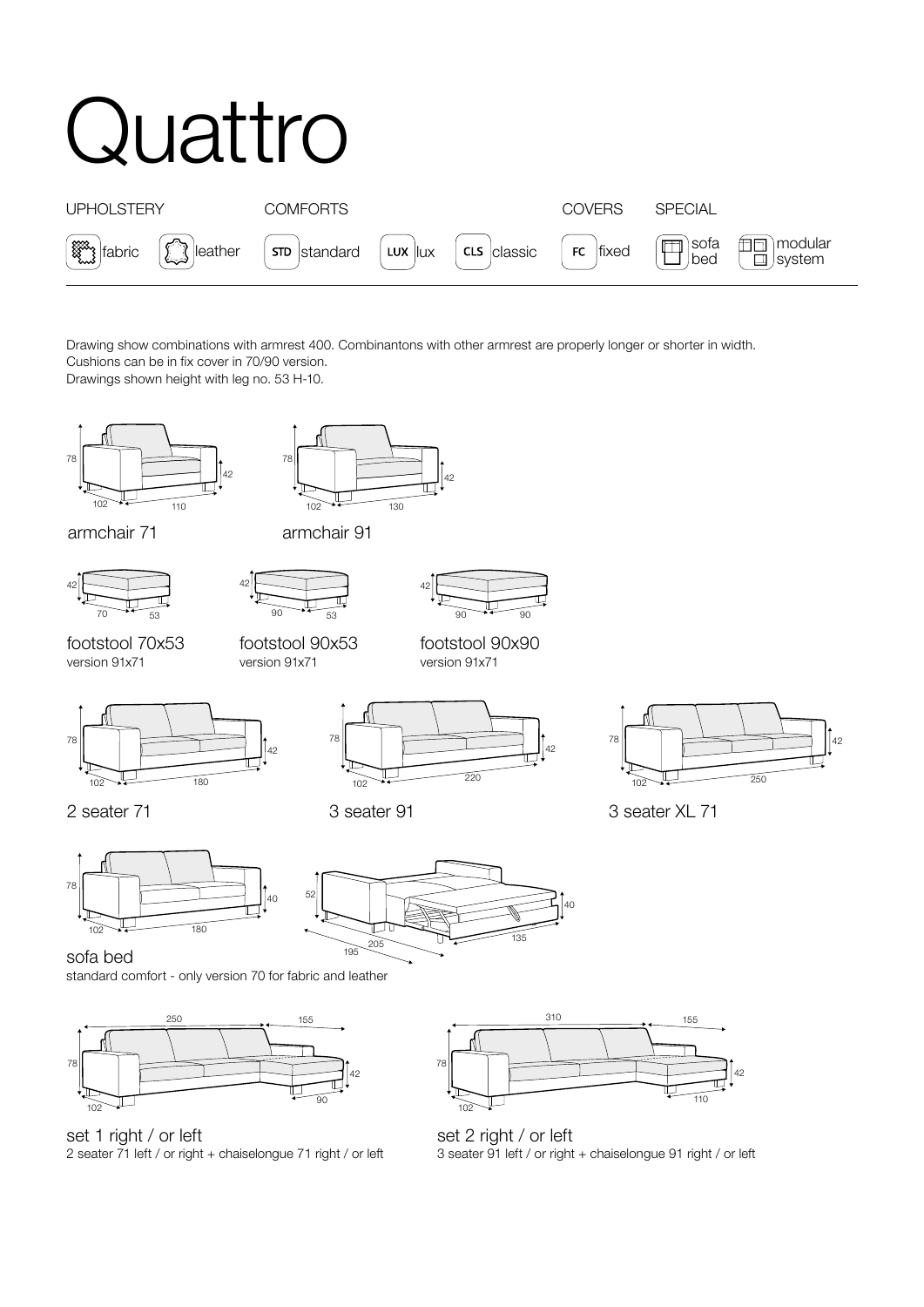



set 16 right / or left 3 seater 91 left / or right + chaiselongue 91 long right / or left

set 14 right / or left 3 seater 91 left / or right + corner 90° no. 320 + bench 71 right / or left



example of leather cover 3 seater 91

### modular system



## elements of the modular system





armchair 71 without armrests

armchair 71 left / or right



2 seater 71 left / or right



3 seater 91 left / or right

2 seater 71 without armrests 



3 seater 91 without armrests



armchair 91 left / or right



armchair 91 without armrests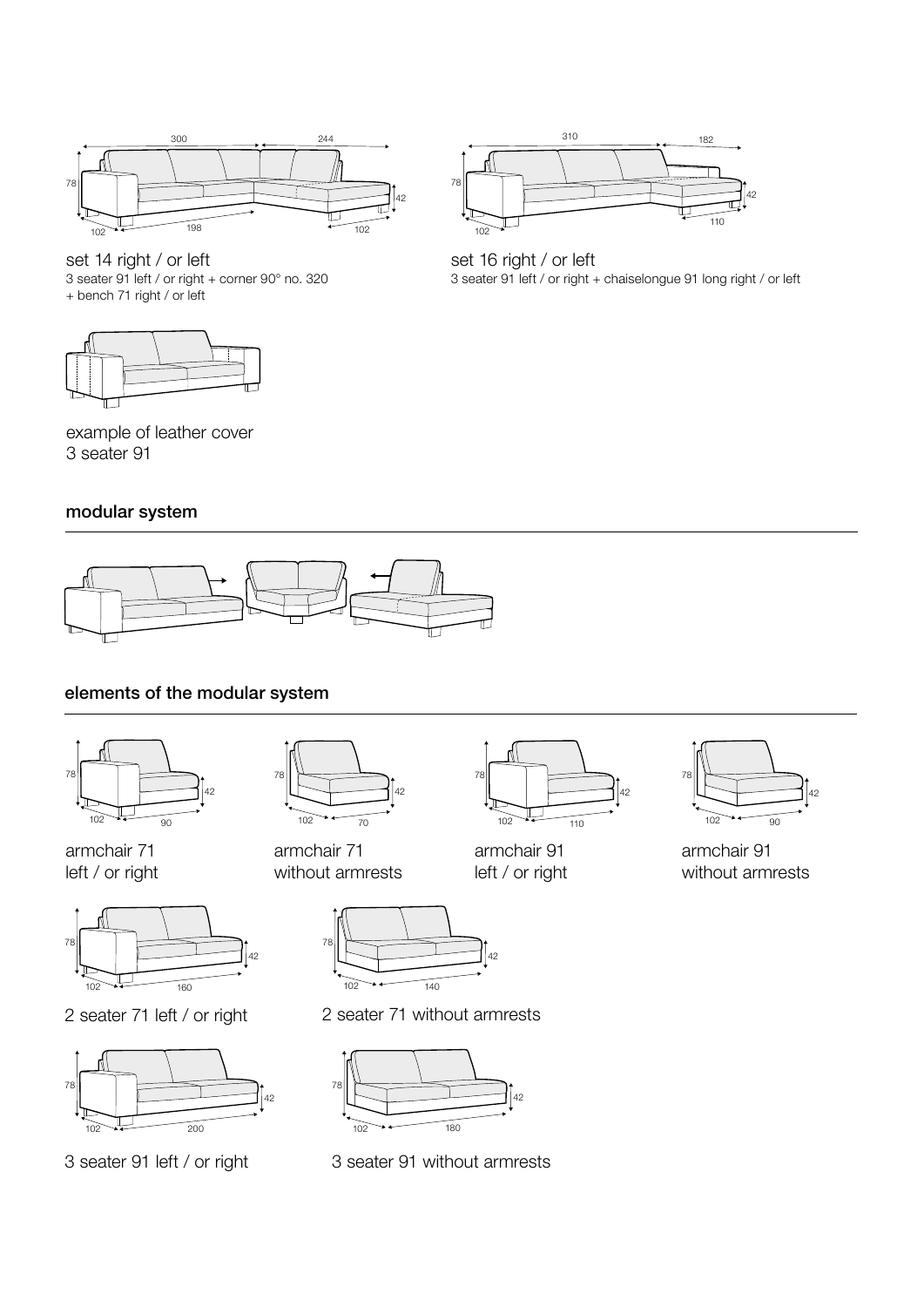

3 seater XL 71 left / or right



chaiselongue 71 right / or left



bench 71 right / or left







chaiselongue 91 right / or left chaiselongue 91 long right / or left



bench 91 right / or left



corner 90° no. 310



42

 $\begin{array}{c|c}\n\hline\n182 & 110\n\end{array}$ 

corner 90° no. 320

# extra dimensions



depth of seat

# accessories



headrest with roll L-60 The headrest is available only in STANDARD/CLASSIC comfort



headrest L-60 The headrest is available in LUX & STANDARD/CLASSIC comfort



36

60

~60

headrest with roll L-80 The headrest is available only in STANDARD/CLASSIC comfort



56 ~60 80 ~21

56

80

~58

 $\alpha$ <sup>16</sup>

headrest L-80 The headrest is available in LUX & STANDARD/CLASSIC comfort